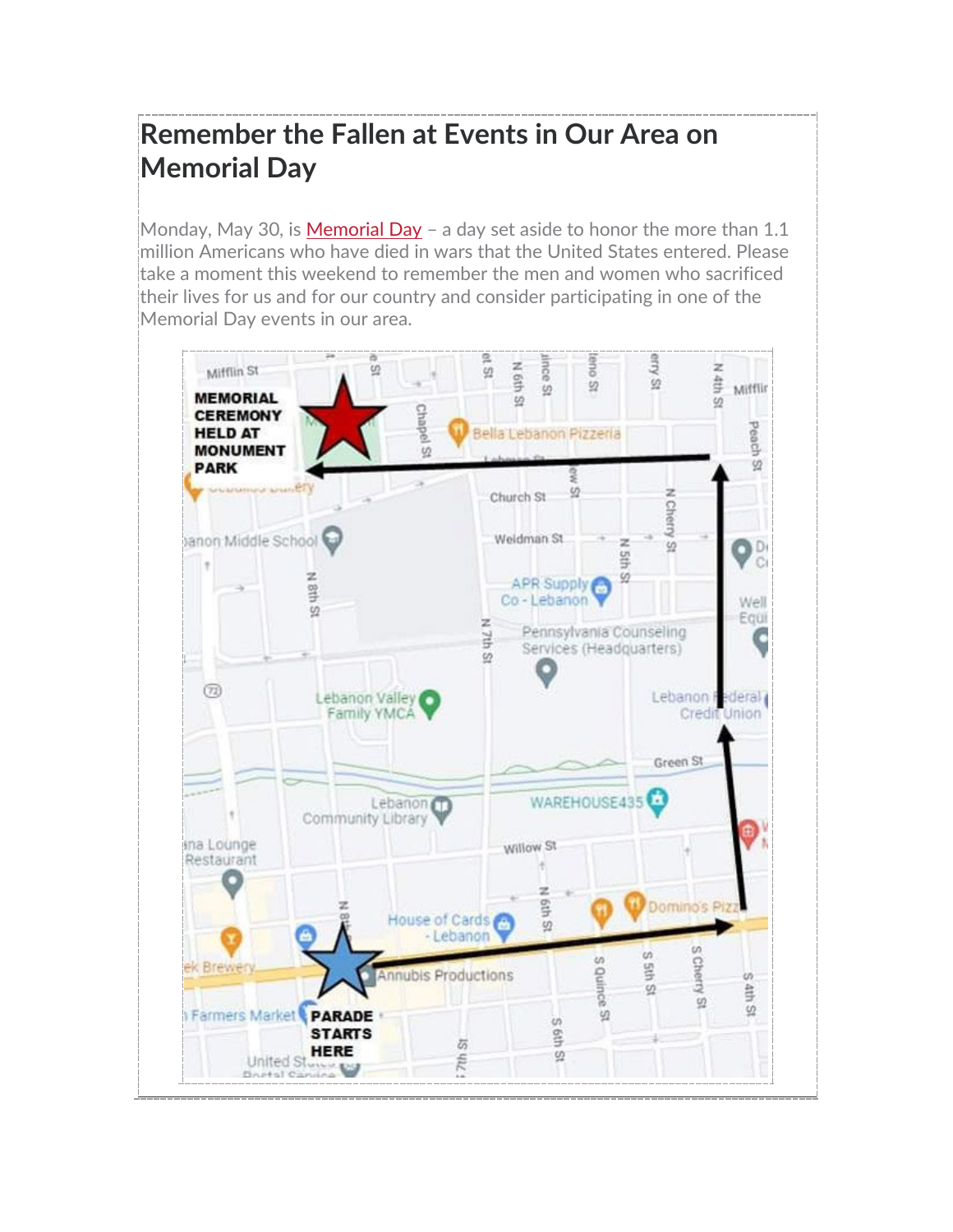• Lebanon's annual Memorial Day Parade will be held on Monday at 9:30 a.m. The parade begins at Eighth and Cumberland streets; then heads east on Cumberland to Fourth St., north to Lehman Street and west to Eighth Street. The parade will conclude at Monument Park on Lehman Street around 11 a.m. where I will be guest speaker.



• This year, I will be walking in the Palmyra Memorial Day Parade, which begins at Palmyra Area Middle School at 10 a.m. and proceeds along Cherry, Green, Main and Locust streets.

# **Community Invited to Memorial Day Observance Sunday at Indiantown Gap**

The U.S. Department of Veterans Affairs' Indiantown Gap National Cemetery will host its 40th annual Memorial Day program on Sunday, May 29, at 2 p.m. rain or shine. The community is encouraged to attend. Parking at Indiantown Gap will be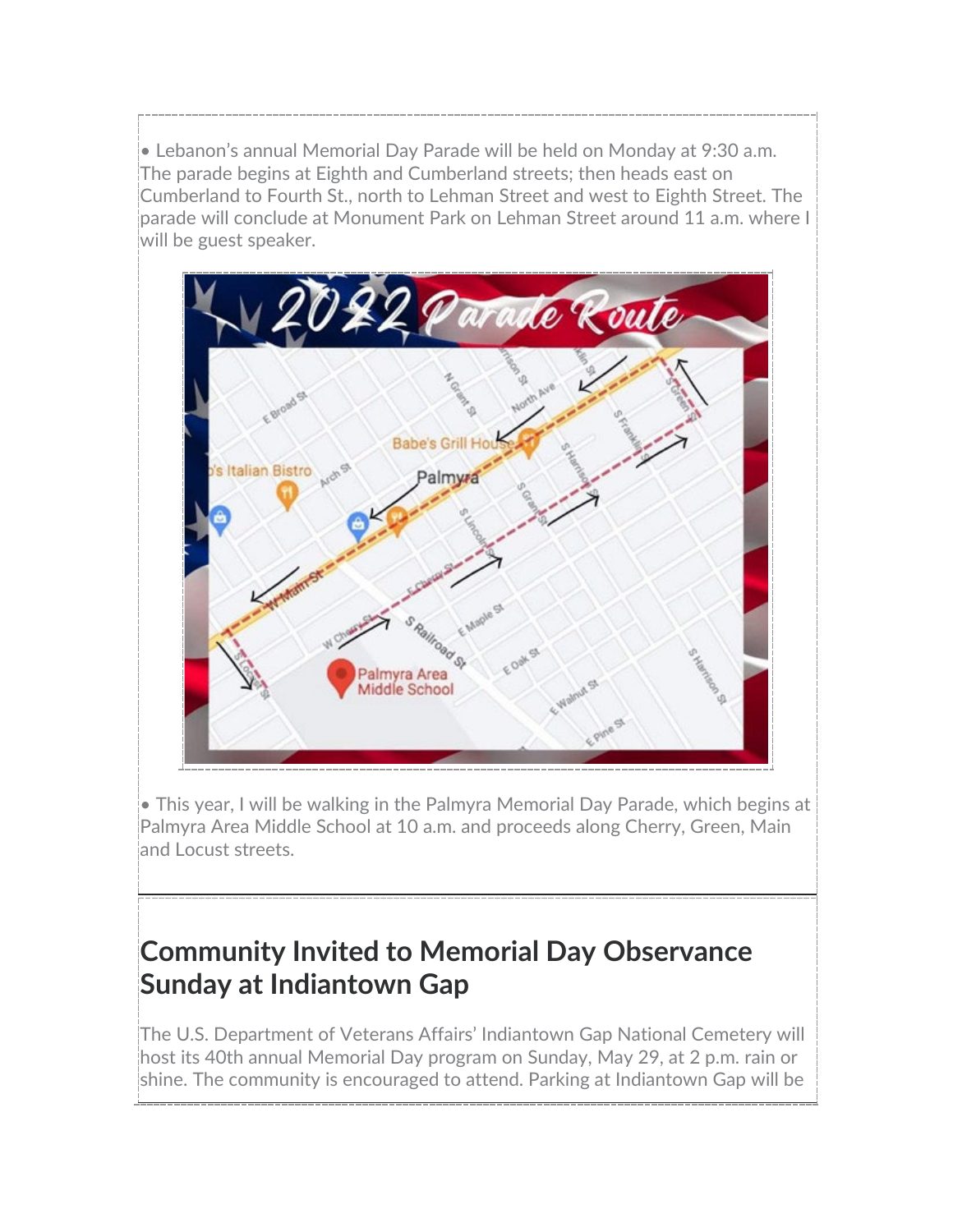at the Arrowhead Community Club on Fisher Avenue with shuttle bus transportation to and from the designated parking area to the cemetery. There will be limited handicapped parking at the cemetery itself.

#### **Supporting Our Veterans**

As we pause to remember our fallen military men and women on this Memorial Day, we are also advancing policies to recognize the needs of our current veterans and service members. This week, I voted in favor of:

[House Resolution 129,](https://www.legis.state.pa.us/cfdocs/billInfo/billInfo.cfm?sYear=2021&sInd=0&body=H&type=R&bn=0129) which I co-sponsored. It would establish a Task Force on Women Veterans Health Care in Pennsylvania to study prominent issues facing female veterans, including post-traumatic stress disorder, traumatic brain injury, military sexual trauma, and alcohol and substance abuse.



[House Bill 2361,](https://www.legis.state.pa.us/cfdocs/billInfo/billInfo.cfm?sYear=2021&sInd=0&body=H&type=B&bn=2361) which designates June 12 as "Women Veterans Day." [House Bill 1972,](https://www.legis.state.pa.us/cfdocs/billInfo/billInfo.cfm?sYear=2021&sInd=0&body=H&type=B&bn=1972) which would establish an adult day-care program to be known as "Community-Based Palliative Care" within the Department of Military and Veterans Affairs (DMVA) to assist veterans facing serious health issues, as well as loved ones who care for them.

[House Bill 1486,](https://www.legis.state.pa.us/cfdocs/billInfo/billInfo.cfm?sYear=2021&sInd=0&body=H&type=B&bn=1486) which I co-sponsored, to highlight the service of active-duty personnel by requiring the Pennsylvania Department of Transportation to issue a Blue Star Family license plate to family members who request them. [House Bill 1571,](https://www.legis.state.pa.us/cfdocs/billInfo/billInfo.cfm?sYear=2021&sInd=0&body=H&type=B&bn=1571) which I cosponsored, to create a special registration plate for recipients of the Air Medal, a military decoration awarded for single acts of heroism or meritorious achievements while participating in aerial flights, and foreign military personnel in combat.

Finally, nonprofits and veterans' organizations are reminded of the June 1 deadline to apply for grants through DMVA's Veterans Trust Fund. Funding is available to veteran service organizations with  $501(c)(19)$  status and nonprofit organizations with a mission of serving Pennsylvania veterans granted 501(c)(3) status under the Internal Revenue Code. Funding priorities for applicants in this category are employment and education, behavioral health initiatives, and other programs or services that address unmet needs of veterans and their families. Additional information is available at **[vtf.pa.gov.](https://www.dmva.pa.gov/veteransaffairs/Pages/Programs%20and%20Services/Veterans)**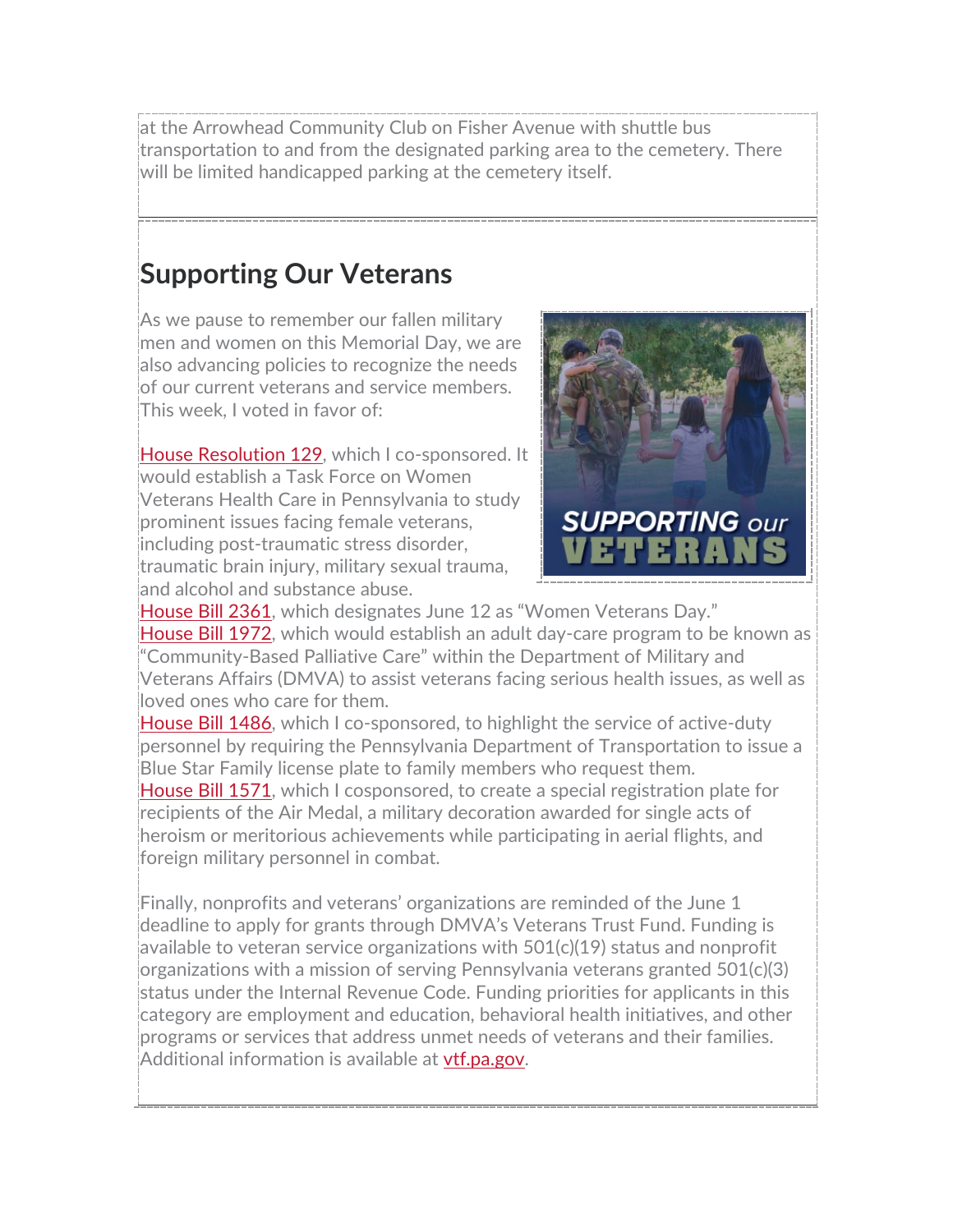# **House Passes Government Transparency Bill**

After the Wolf Administration denied data access to a key legislative research agency seeking to assess COVID-19 deaths in the Commonwealth, the House this week approved legislation that would clarify the agency's access to this information in the future. In late 2020, the House unanimously approved a resolution calling on the Legislative Budget and Finance Committee (LBFC) to complete a report on COVID-19 deaths. Roadblocks put in place by Gov. Tom Wolf's administration delayed the report by more than a year. In addition to the Department of Health's false claims that the



LBFC wasn't an agency of government, the administration also said the report did not meet "research purposes." [House Bill 2441,](https://www.legis.state.pa.us/cfdocs/billInfo/billInfo.cfm?sYear=2021&sInd=0&body=H&type=B&bn=2441) which I co-sponsored, would specify that the LBFC is an agency of state government and is entitled to information necessary to complete reports as directed by the General Assembly. When state departments deny data access to agencies like the LBFC, they also block access to information important to all Pennsylvanians. The bill now goes to the Senate for consideration.

#### **Learn How to Protect Your Assets, Avoid Scams**

Older Pennsylvanians are often the targets of scams that steal their life savings and threaten their financial security. While seniors are particularly vulnerable to cyber criminals and phone scams, the threat is real for others as well. Next week, I will be hosting a seminar with a representative from the state Office of Attorney General, to alert you to the latest scams and how you can protect yourself. Register now at [RepFrankRyan.com](https://www.repfrankryan.com/?fbclid=IwAR26ZHR-sKIv4wJMq3YjAKaw8Fol0W-q83eelTljFWm7ggAzru3G-ZHqtLk) and invite your family members and friends to do so as well. I look forward to seeing you there!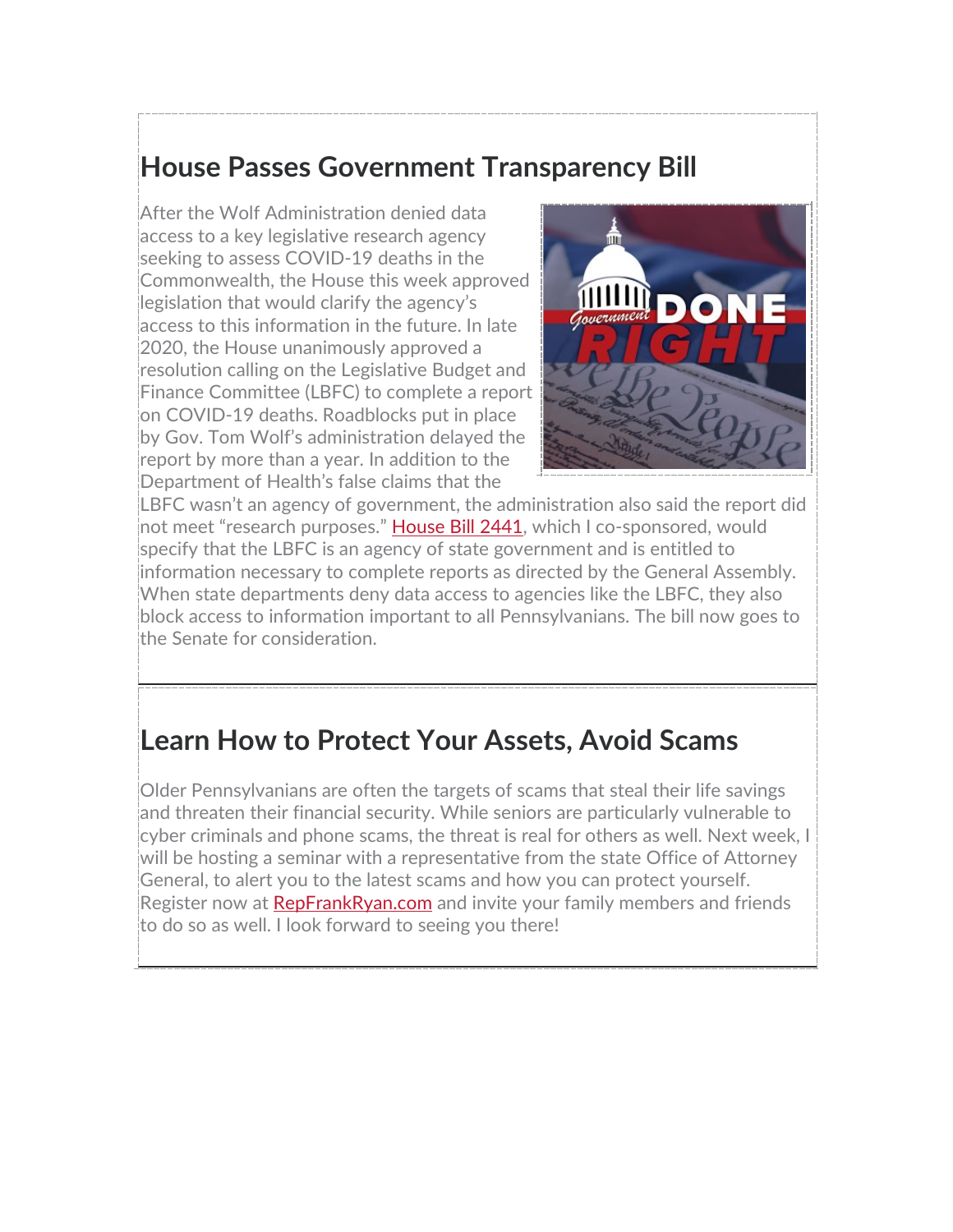

# **PHEAA Warns of Student Loan Scams**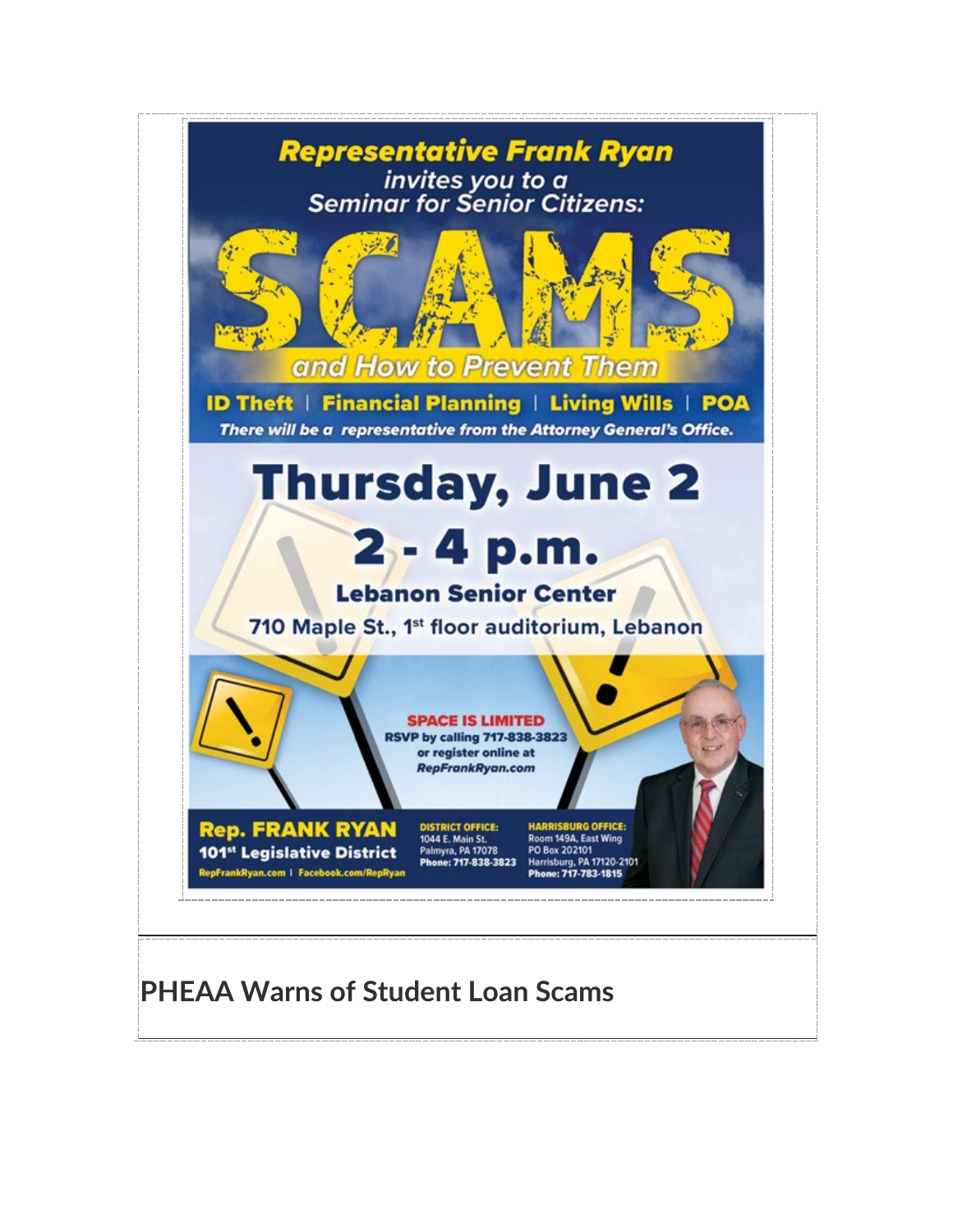The Pennsylvania Higher Education Assistance Agency (PHEAA) is cautioning student loan borrowers to be wary of a new wave of student aid scams. Many of these scams attempt to take advantage of the confusion surrounding the suspension of federal student loan payments until Aug. 31. This is the sixth federal student loan repayment extension in the last two years. Recent reports about potential broad-based federal loan forgiveness and other changes to student loan programs are also creating opportunities for scammers to target student loan borrowers. A recent scam attempts to



convince borrowers that there are new student loan rules in place that require immediate action. Scammers typically promise unrealistic amounts of loan forgiveness, offer shortcuts to loan forgiveness, or try to get a borrower's Federal Student Aid (FSA) ID or other personal information and then rush them into paying immediately. Many times, scammers will falsely use the U.S. Department of Education's name and seal to give it legitimacy. PHEAA advises borrowers not to pay upfront fees for free programs or services or feel pressured to make quick decisions. Borrowers should never share personal information and maintain contact with their loan servicer as part of keeping track of their own loans. For more information, [click here.](https://www.pheaa.org/documents/press-releases/ph/051922.pdf)

# **Watch Out for Work-from-Home Scams**

The Pennsylvania Department of Banking and Securities is warning consumers to be cautious about ads that may promise big salaries or an easy way to make money at home. Like many scams, work-from-home schemes attempt to prey on your vulnerability or emotions with the promise of something too good to be true. They may offer significant earnings with little time commitment or no experience necessary. They may ask you to pay a small fee to get started or request a copy of your driver's license, bank account numbers, or other personally identifiable information. SAFEGUARD YOUR



PERSONAL INFORMATION! These are all signs an offer may be fraudulent. Watch out for upfront expenses or equipment purchases. You should never have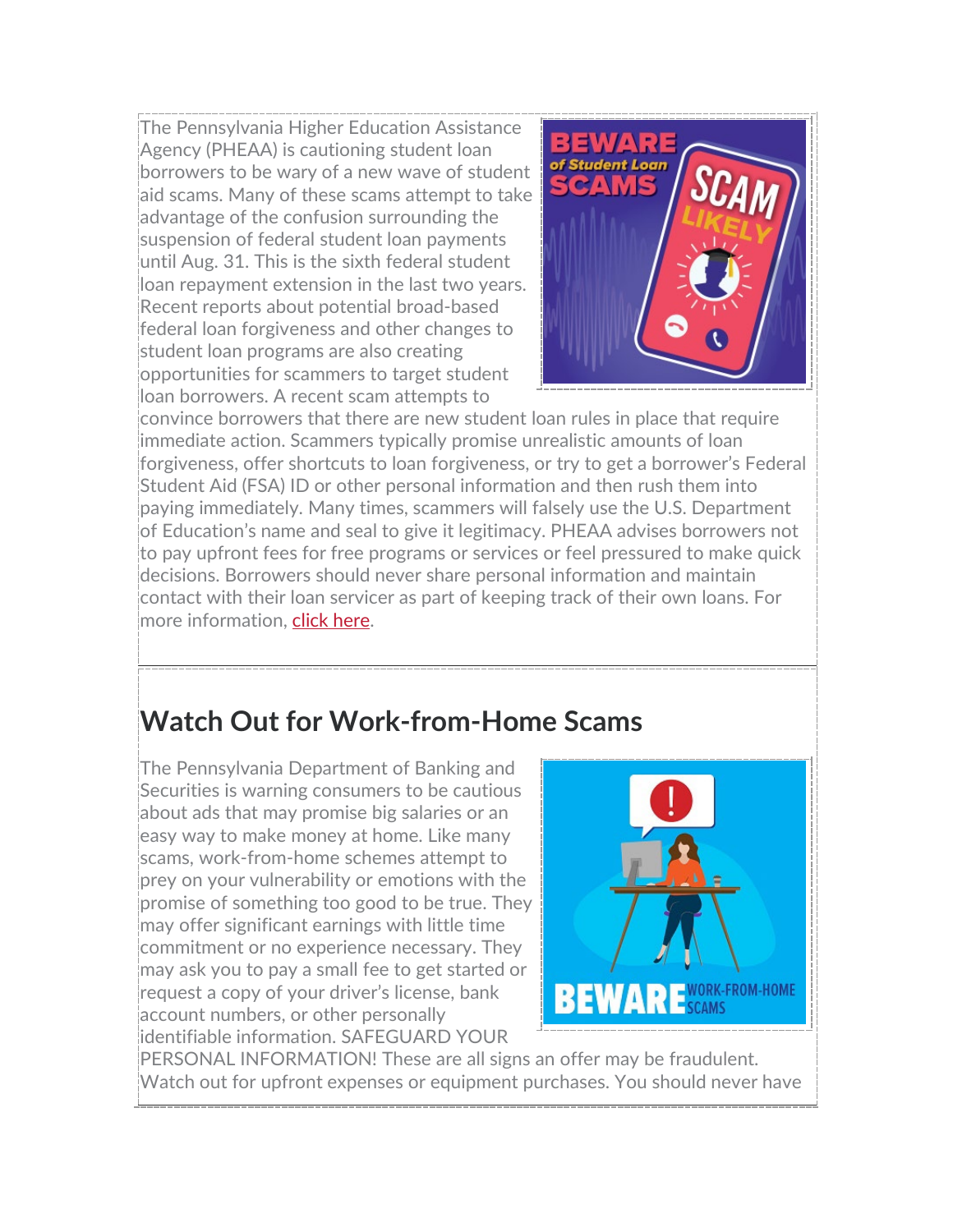to pay an employer to earn money. Scammers may send you a generous check to purchase equipment and ask you to return any leftover funds, but in doing so, you may learn too late that their check bounced, and you are left with the costs of the equipment, bank fees and any money you sent the scammer. Before accepting an offer, research the company online by typing the name of the company and the words "review" or "scam" into a web search engine to see if others have reported problems. Also, check with the Better Business Bureau for information about the company and its history. If you believe you have been the victim of a scam, contact local law enforcement. Anyone can contact the Pennsylvania Department of Banking and Securities at **1-800-PABANKS** or **1-800-722-2657** to ask questions or file complaints about financial transactions, companies or products.

#### **Prevent Lyme Disease: Check for Ticks**

May is Lyme Disease Awareness Month. As you spend time outdoors, it is important to check yourself, loved ones and pets for ticks and be aware of the symptoms of Lyme disease and other tick-related ailments. The first line of defense against Lyme is to take precautions in the outdoors by treating clothing and gear with products containing 0.5% permethrin, using insect repellent, and avoiding wooded and brushy areas with high grass or leaf litter. When you return indoors, check your clothing, gear and pets for ticks; shower as soon as possible after being outdoors; and check your body for



ticks, particularly in areas such as under the arms, in and around the ears, back of the knees and other similar areas. If bitten, an individual should monitor the area for the appearance of a bull's eye rash, though the rash does not develop in all cases. Early symptoms of Lyme disease include fever, fatigue, headache and muscle aches. If not treated, symptoms may progress to arthritic, neurologic and cardiac symptoms. Lyme disease is caused by the bacteria transmitted by the bite of a blacklegged tick or deer tick. If you pull a tick from yourself, a loved one or your pet, [you may have it tested](https://www.esu.edu/dna/tick-diagnostics/index.cfm) to determine if it carries Lyme or other tickborne diseases. Learn more about Lyme disease [symptoms, treatment and](https://www.health.pa.gov/topics/disease/Vectorborne%20Diseases/Pages/Lyme.aspx)  [prevention here.](https://www.health.pa.gov/topics/disease/Vectorborne%20Diseases/Pages/Lyme.aspx)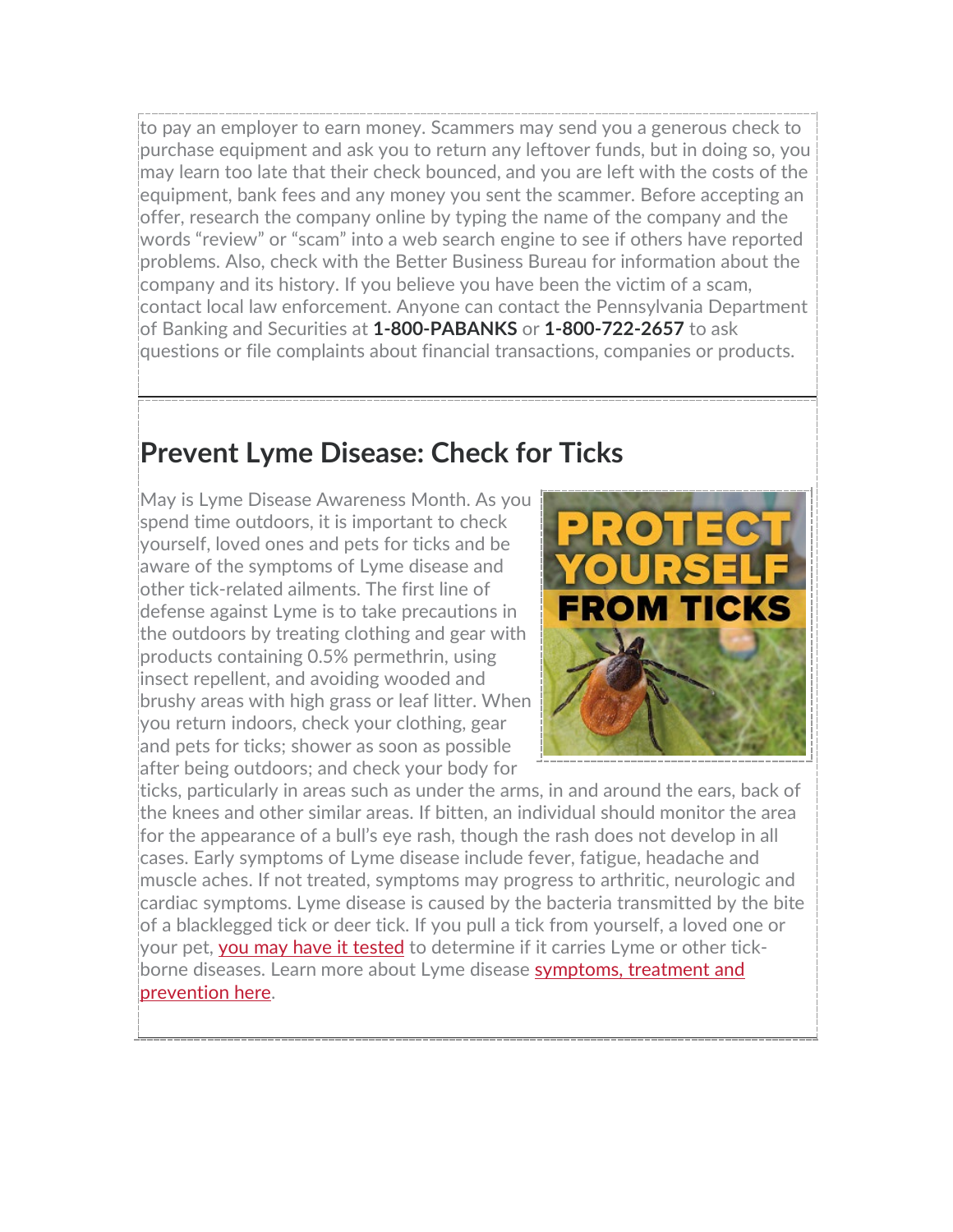# **PennDOT Driver Licensing Centers Closed for Memorial Day**



The Pennsylvania Department of Transportation (PennDOT) announced that all driver license and photo centers, including the Riverfront Office Center in Harrisburg, will be closed Saturday, May 28, through Monday, May 30, in observance of Memorial Day. Customers may still obtain a variety of driver and vehicle products and services online, 24 hours a day, seven days a week, through PennDOT's Driver and Vehicle Services website at [dmv.pa.gov.](https://www.dmv.pa.gov/Pages/default.aspx)

# **Fish for Free this Sunday!**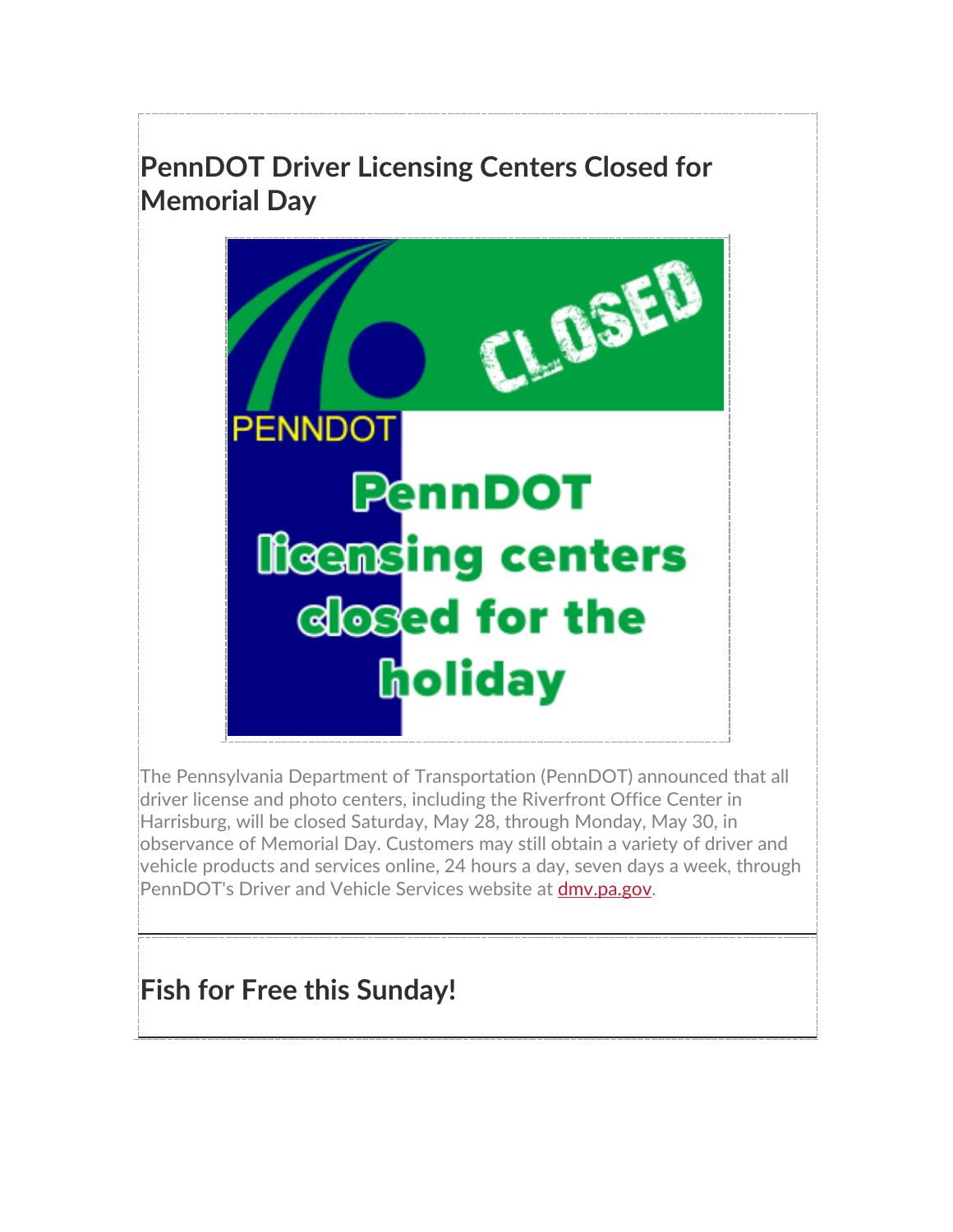

On Sunday, May 29, the Pennsylvania Fish and Boat Commission (PFBC) will host a Fish for Free day to allow anyone (resident or non-resident) to legally fish on all Pennsylvania waterways. No license is required, but all other fishing regulations apply. **Find more information here.** 

**In gratitude and remembrance of those brave American service members who sacrificed all so we can live free.**